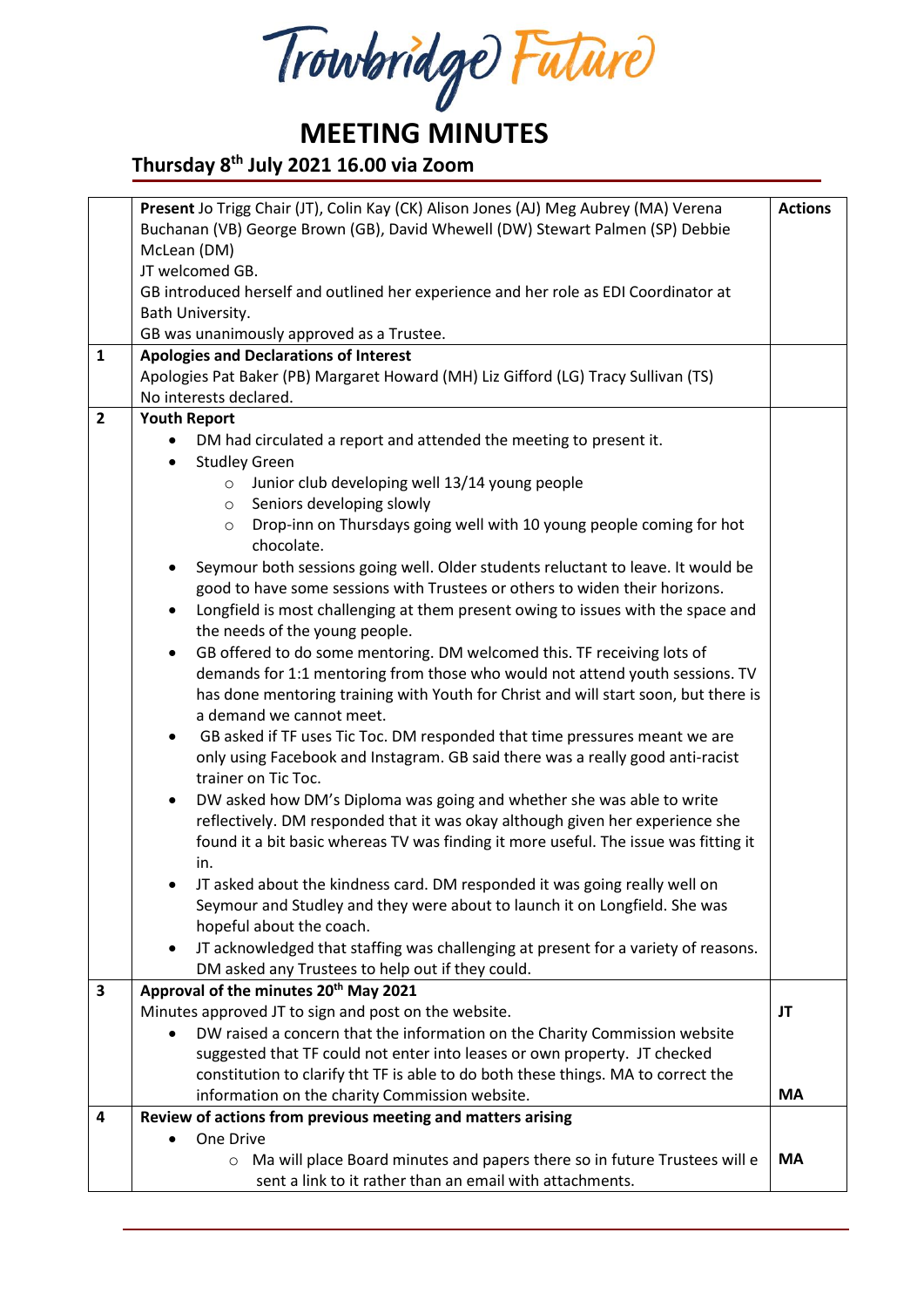Trowbridge Future

#### **Thursday 8 th July 2021 16.00 via Zoom**

|    | DW asked if policies could be placed there as well as Trustees would<br>$\circ$<br>need to access the ones they were reviewing.<br>VB asked that there be a separate file for policies needing review. MA to<br>$\circ$<br>organise<br>Purchasing Policy. The only change was an increase to the levels of delegated<br>spend which was unanimously approved.<br>EM's replacement. Pamela Waldon Woods had been appointed. She had<br>$\bullet$<br>enormous experience and had already been volunteering so understood the Hub<br>and would be a great asset.<br>Policies dealt with under item 8. | <b>MA</b>           |  |
|----|----------------------------------------------------------------------------------------------------------------------------------------------------------------------------------------------------------------------------------------------------------------------------------------------------------------------------------------------------------------------------------------------------------------------------------------------------------------------------------------------------------------------------------------------------------------------------------------------------|---------------------|--|
| 5. | Covid<br>Following National Youth Agency guidelines.<br>٠<br>MA proposed setting up a subgroup of trustees to make decisions about how to<br>$\bullet$<br>operate once the government issued regulations for post 19.07. They would<br>need to consider<br>How to interpret this for the youth and community settings<br>$\circ$<br><b>PPE</b><br>$\circ$<br>Safe operating numbers<br>$\circ$<br>It would e really important to have clarity, so staff feel supported and young<br>people and clients know what to expect.<br>DW and SP volunteered to join the group. MA to arrange.             |                     |  |
|    |                                                                                                                                                                                                                                                                                                                                                                                                                                                                                                                                                                                                    | DW/SP/<br><b>MA</b> |  |
| 6. | <b>Financial Report &amp; Staffing</b>                                                                                                                                                                                                                                                                                                                                                                                                                                                                                                                                                             |                     |  |
|    | <b>Finance</b>                                                                                                                                                                                                                                                                                                                                                                                                                                                                                                                                                                                     |                     |  |
|    | MA presenting for TS. Finances are healthy until February 2022. MA has<br>reviewed budgets, and none are either over or under expectations.                                                                                                                                                                                                                                                                                                                                                                                                                                                        |                     |  |
|    | <b>Fundraising</b>                                                                                                                                                                                                                                                                                                                                                                                                                                                                                                                                                                                 |                     |  |
|    | Raised £1,500 for youth materials from companies looking to donate against<br>their social responsibility commitment. There may be other local companies<br>interested in doing that. The funds for the kindness card will need topping up.<br>Preparing bids for the Area Board for the LYN (Local Youth Network) and for<br>$\bullet$                                                                                                                                                                                                                                                            |                     |  |
|    | Health and social Care.                                                                                                                                                                                                                                                                                                                                                                                                                                                                                                                                                                            |                     |  |
|    | Fundraising to focus on covering core costs not on new projects.                                                                                                                                                                                                                                                                                                                                                                                                                                                                                                                                   |                     |  |
|    | <b>Staffing</b>                                                                                                                                                                                                                                                                                                                                                                                                                                                                                                                                                                                    |                     |  |
|    | Finance support was unable to stay. Have appointed Sian Watts on a temporary<br>part time contract for 3 months. By September it will be clearer what we need<br>and can afford. SW has been brilliant putting everything on Xero and linking it to<br>the national Lottery reporting.                                                                                                                                                                                                                                                                                                             |                     |  |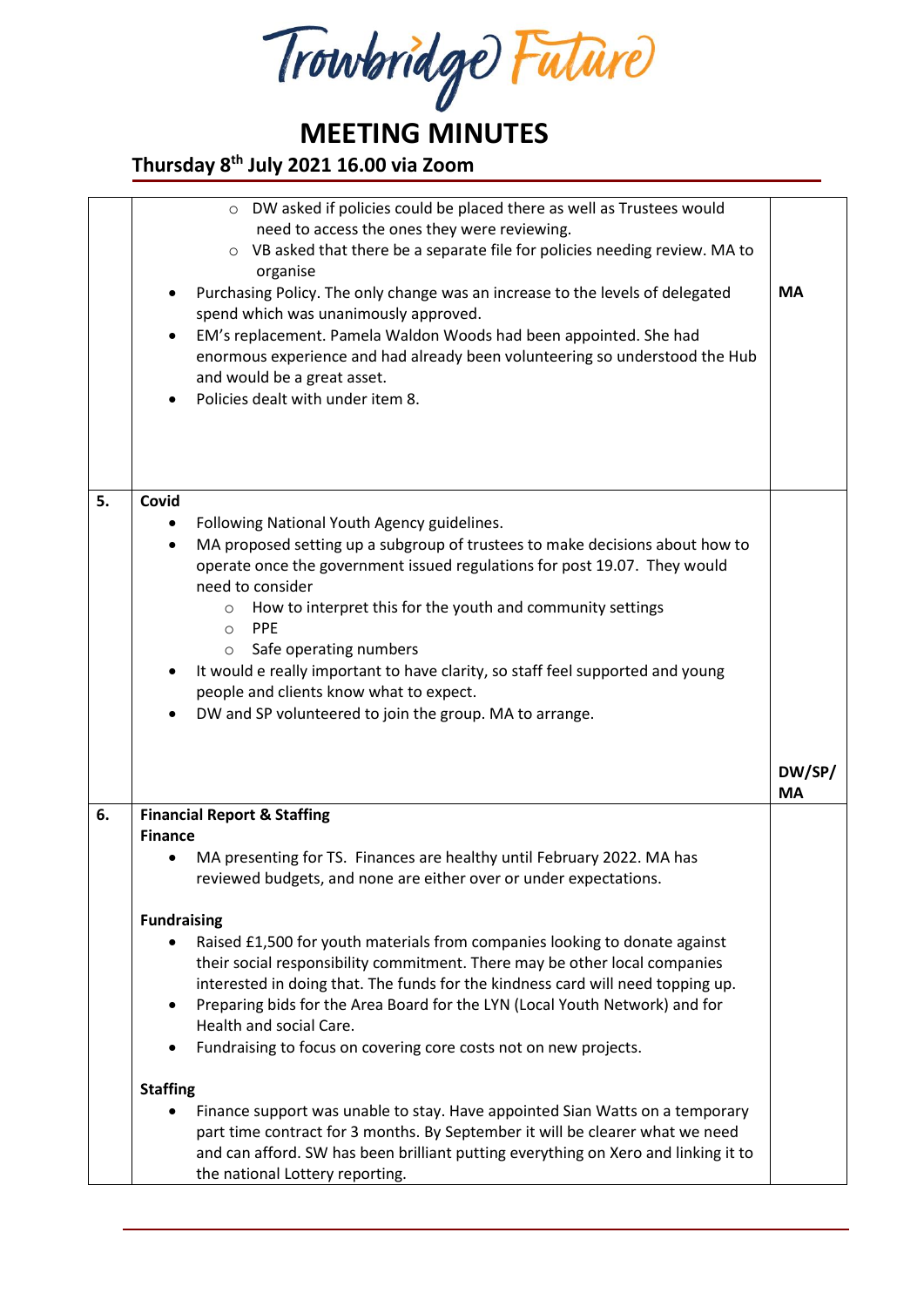Trowbridge Future

### **Thursday 8 th July 2021 16.00 via Zoom**

|     | The recruitment of PWW also really strengthened the team.<br>$\bullet$                      |  |  |  |
|-----|---------------------------------------------------------------------------------------------|--|--|--|
|     | MA investigating an Awards for All bid for a youth apprentice. This would give us           |  |  |  |
|     | more capacity and an opportunity for the local community.                                   |  |  |  |
| 7.  | <b>Report on Community Hub (Report circulated)</b>                                          |  |  |  |
|     | No questions                                                                                |  |  |  |
|     | JT commented on the collection of data. MA responded that Bath University                   |  |  |  |
|     | would carry out an evaluation form the National Lottery. They had visited once              |  |  |  |
|     | to look at TF's approach and would give advice on how to refine and improve                 |  |  |  |
|     | this.                                                                                       |  |  |  |
| 8.  | <b>Policy Review MA</b>                                                                     |  |  |  |
|     | MA had not yet recirculated the Policy list. She is working with SW to go through           |  |  |  |
|     | it and decide what was essential and what was not. It is important policies are             |  |  |  |
|     | used and not just there. Essential to know which ones need regular updating.                |  |  |  |
|     | Hopes to circulate list on the strategy day.                                                |  |  |  |
|     | DW the implementation of policies needs to be evidenced. VB support this                    |  |  |  |
|     | suggesting there needed to be a paper trail. MA is part of a peer mentoring                 |  |  |  |
|     | group. She will ask advice from them on this.                                               |  |  |  |
| 9.  | Governance                                                                                  |  |  |  |
|     | CK had circulated amended annex in order to set up a Resources Committee.                   |  |  |  |
|     | Scheme of delegation set out where decisions would be taken.                                |  |  |  |
|     | AJ asked that communication be given greater prominence it could be included<br>$\bullet$   |  |  |  |
|     | with fundraising.                                                                           |  |  |  |
|     | The proposal was unanimously agreed.<br>٠                                                   |  |  |  |
|     | VB asked that the Chair report to each Trustees meeting on the meetings of the<br>$\bullet$ |  |  |  |
|     | Resources Committee.                                                                        |  |  |  |
| 10. | <b>Strategy Day</b>                                                                         |  |  |  |
|     | This would be 13.00 to 17.30 on 22.07.21 at the Hub at John of Gaunt. All are               |  |  |  |
|     | able to attend apart from GB and MH.                                                        |  |  |  |
|     | It is an opportunity to review the Strategic Plan drawn up in 2019 at the time of<br>٠      |  |  |  |
|     | the bid to the National Lottery and set the direction for the next 3-5 years. An            |  |  |  |
|     | exciting opportunity.                                                                       |  |  |  |
|     | JT will send out information about the day next week.                                       |  |  |  |
|     | GB to send her comments on the papers.                                                      |  |  |  |
| 11. | Safeguarding                                                                                |  |  |  |
|     | The relaxation of lock down has revealed the extent of the issues young people              |  |  |  |
|     | have had to face during the pandemic. This has significantly increased the                  |  |  |  |
|     | number of safeguarding issues being dealt with.                                             |  |  |  |
|     | Many young people come because they TF spaces as safe for them.<br>٠                        |  |  |  |
|     | Concern was expressed about the wellbeing of DM and ZM. Both have regular                   |  |  |  |
|     | clinical supervisions. DM also has regular meetings with TS the safeguarding                |  |  |  |
|     | Trustee.                                                                                    |  |  |  |
|     | For ZM dealing with vulnerable adults the support and referral systems are less<br>٠        |  |  |  |
|     | clear. VB to check what systems Selwood use.                                                |  |  |  |
|     | CK had recently attended a conference on dealing with trauma induced<br>$\bullet$           |  |  |  |
|     | behaviour. WC had invested significant resources in supporting their staff. CK had          |  |  |  |
|     | raised the issue that small charities like TF do not have the capacity to do this.          |  |  |  |